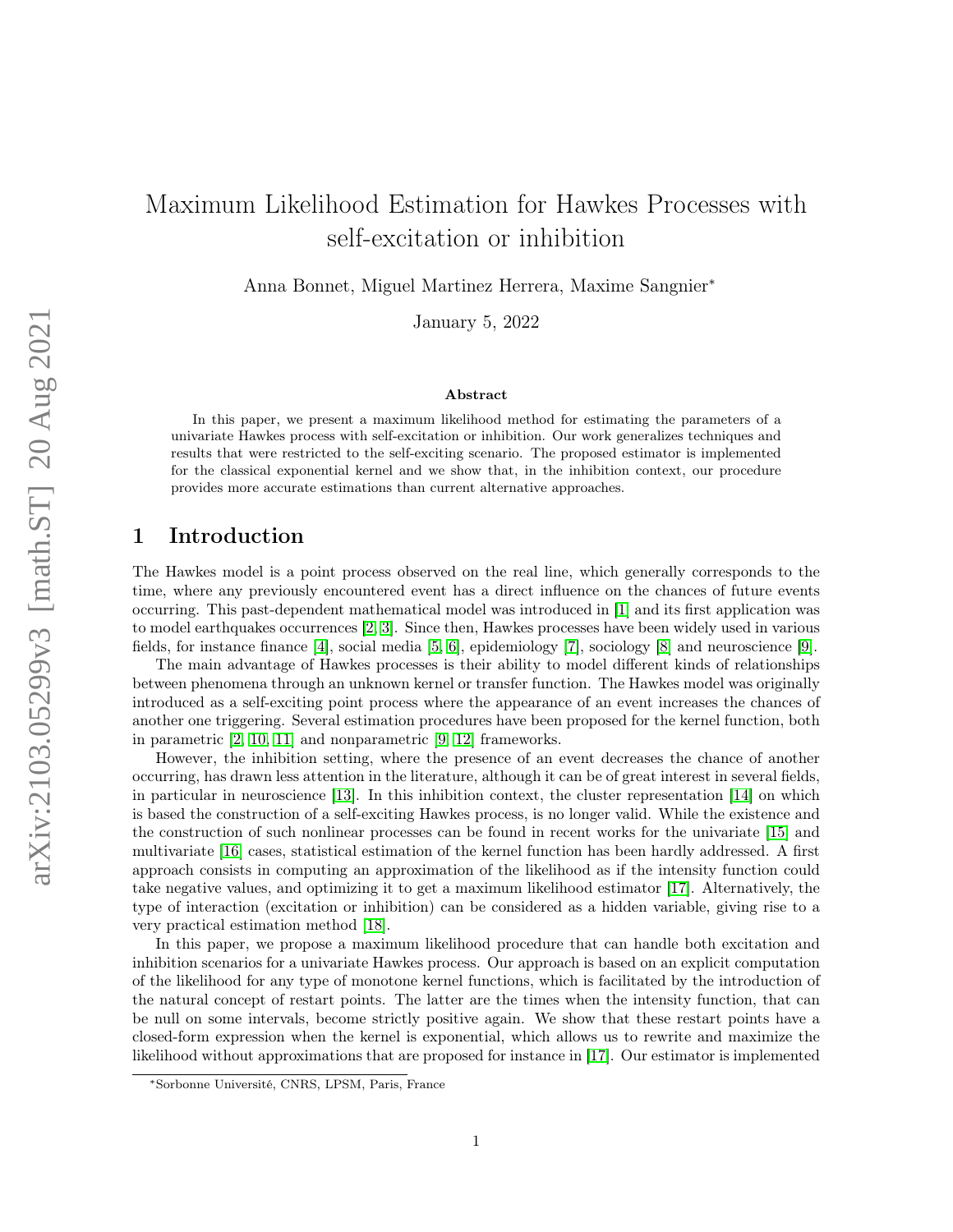in Python (the code is freely available online<sup>[1](#page-2-0)</sup>). We also propose a numerical study which shows the good performance of our exact estimation procedure compared to approximated approaches, especially when the intensity function is frequently equal to zero.

To outline the paper, besides a quick introduction to self-regulating Hawkes processes (also referred to as self-correcting Hawkes processes or Hawkes processes with inhibition), Section [2](#page-1-0) introduces the concepts of underlying intensity function and restart points. General results concerning the compensator and the exact maximum likelihood estimation procedure are described in Section [3.](#page-2-1) At last, after a brief discussion about goodness-of-fit in Section [4,](#page-4-0) Section [5](#page-4-1) concludes with a numerical study of the estimation error.

#### <span id="page-1-0"></span>2 The Hawkes process

Let N be a point process on  $\mathbb{R}^*_+$ , where  $\mathbb{R}^*_+ = \{x > 0 : x \in \mathbb{R}\}$ , and  $(T_k)_{k \geq 1}$  its associated event times (with convention  $T_0 = 0$ ). For any  $t \ge 0$ , let us note  $N(t) = \sum_{k \ge 1} \mathbb{1}_{T_k \le t}$  the number of events in  $[0, t]$ (where 1. stands for the indicator function), and  $\lambda$  its conditional intensity function [\[19\]](#page-7-12):

$$
\lambda(t) = \lim_{h \to 0} \frac{\mathbb{P}(N(t+h) - N(t) > 0)}{h}.
$$

A univariate Hawkes process is a point process defined by the conditional intensity function:

$$
\lambda(t) = \left(\lambda_0 + \int_0^t h(t-s) dN(s)\right)^+ = \left(\lambda_0 + \sum_{T_k \le t} h(t-T_k)\right)^+, \tag{1}
$$

where  $x^+ = \max(0, x)$  denotes the positive part of any real value  $x, \lambda_0 \in \mathbb{R}^*_+$  is the baseline intensity and  $h : \mathbb{R}_+ \to \mathbb{R}$  is the kernel, which is assumed to be a monotone measurable function with  $\lim_{t\to\infty} h(t) =$ 0. The kernel function  $h$  is the key component of a Hawkes process: it translates the influence (generally assumed to fade away over time) of a past event over the process. Here,  $h$  is allowed to take negative values, meaning that it can model both self-exciting and self-regulating Hawkes processes.

Working with such Hawkes processes may prove to be difficult as the positive part function is non-linear. In particular, while computing the compensator function [\[19\]](#page-7-12)

<span id="page-1-1"></span>
$$
\Lambda(t) = \int_0^t \lambda(t) dt, \quad \forall t \ge 0,
$$
\n(2)

is very easy in the self-exciting case (by linearity of the intensity), it becomes more challenging for the self-regulating Hawkes process. As it is the keystone to derive the likelihood function (and then to obtain a parametric estimation method), our first contribution is to provide an exact expression of the compensator.

For this purpose, let us first introduce the *underlying intensity function* and the *restart time*, two quantities which will allow us to derive the computation of the likelihood of a monotone Hawkes process, in a framework unifying self-correcting and self-exciting Hawkes processes.

<span id="page-1-2"></span>**Definition 2.1.** Let the *underlying intensity function* of  $N$  be:

$$
\lambda^*(t) = \lambda_0 + \int_0^t h(t-s) \,dN(s).
$$

In addition, let the *restart time*  $T_k^*$  be, for any positive integer k:

$$
T_k^\star=\inf\,\{t\geq T_k\mid \lambda(t)>0\},
$$

along with its corresponding *cooldown interval*  $\tau_k^* = T_k^* - T_k$ .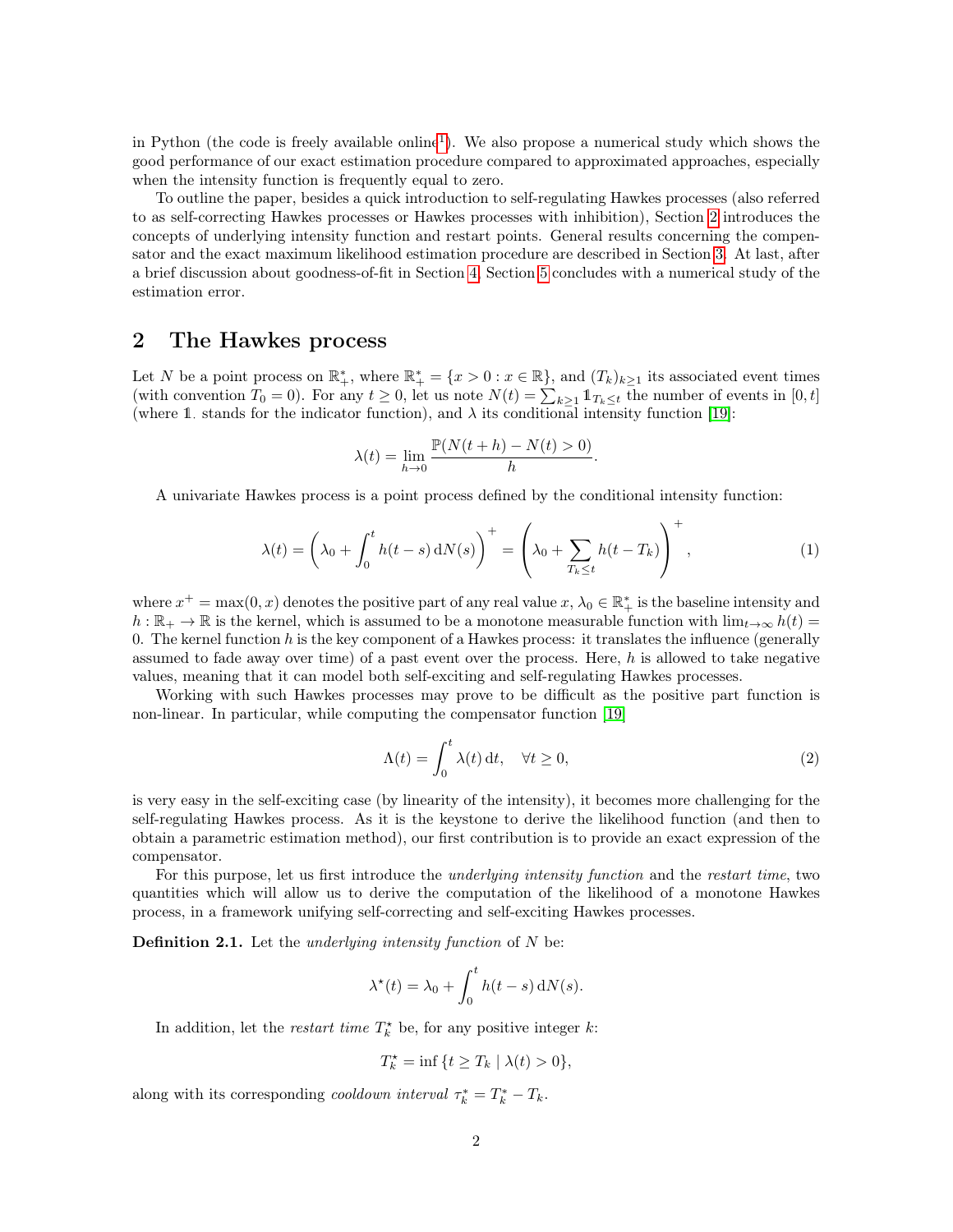<span id="page-2-2"></span>

Figure 1: Example of the intensity (red curve) and underlying intensity (blue curve) for a self-regulating Hawkes process, with the associated restart times. We only see the negative values of the blue curve since they precisely correspond to the values for which the two intensity functions are not equal.

As illustrated in Figure [1,](#page-2-2)  $\lambda^*$  corresponds to the intensity  $\lambda$  as if it were allowed to take negative values. Moreover, as the kernel is assumed to be monotone, the restart time associated to one occurrence can be interpreted as the first moment after this occurrence from which  $\lambda$  and  $\lambda^*$  become equal (in particular, the restart time and the occurrence time coincide if the intensity function is nonnegative at this time, see Figure [1\)](#page-2-2):

$$
T_k^* = \inf \{ t \ge T_i \mid \forall t \in (T_k^*, T_{k+1}), \lambda(t) = \lambda^*(t) \}.
$$

#### <span id="page-2-1"></span>3 Maximum likelihood estimation and the exponential model

Assume a parametric model  $\mathcal{P} = {\lambda_{\theta}, \theta \in \Theta}$  for the conditional intensity function  $\lambda$ , where  $\theta$  contains unknown quantities such as the baseline  $\lambda_0$  and the kernel h. Then, with convention  $log(t) = -\infty$  for  $t \leq 0$ , the log-likelihood  $\ell_t$  of any  $\theta \in \Theta$  with respect to the observations  $T_1, \ldots, T_{N(t)}$  in the time interval  $[0, t]$  is [\[19,](#page-7-12) Proposition 7.2.III.], [\[11\]](#page-7-4):

<span id="page-2-3"></span>
$$
\ell_t(\theta) = \sum_{k=1}^{N(t)} \log \left( \lambda_\theta(T_k^-) \right) - \Lambda_\theta(t),\tag{3}
$$

where the compensator  $\Lambda_{\theta}$  is defined as in Equation [\(2\)](#page-1-1) and  $\lambda_{\theta}(T_k^-) = \lim_{t \to T_k^-} \lambda_{\theta}(t)$ .

Equation [\(3\)](#page-2-3) reveals the importance of being able to compute the compensator  $\Lambda$  (equivalently  $\Lambda_{\theta}$ ) in order to provide a practical implementation of the maximum likelihood estimator of  $\lambda$ . Thus, a first contribution of this paper lies in Proposition [3.1,](#page-2-4) which establishes a decomposition of the compensator  $\Lambda$  using the underlying intensity function  $\lambda^*$  and the restart times  $T_1^*, \ldots, T_{N(t)}^*$ .

<span id="page-2-5"></span><span id="page-2-4"></span>**Proposition 3.1.** For any  $t > 0$ , the compensator  $\Lambda$  can be expressed as:

$$
\Lambda(t) = \begin{cases}\n\lambda_0 t & \text{if } t < T_1 \\
\lambda_0 T_1 + \sum_{k=1}^{N(t)-1} \int_{T_k^\star}^{T_{k+1}} \lambda^\star(u) \, \mathrm{d}u + \int_{T_{N(t)}^\star}^t \lambda^\star(u) \, \mathrm{d}u & \text{if } t \ge T_1,\n\end{cases} \tag{4}
$$

with the conventions that the sum is equal to 0 if  $N(t) = 1$  and the last integral is equal to 0 if  $t < T^*_{N(t)}$ .

<span id="page-2-0"></span><sup>1</sup><https://github.com/migmtz/hawkes-inhibition-expon>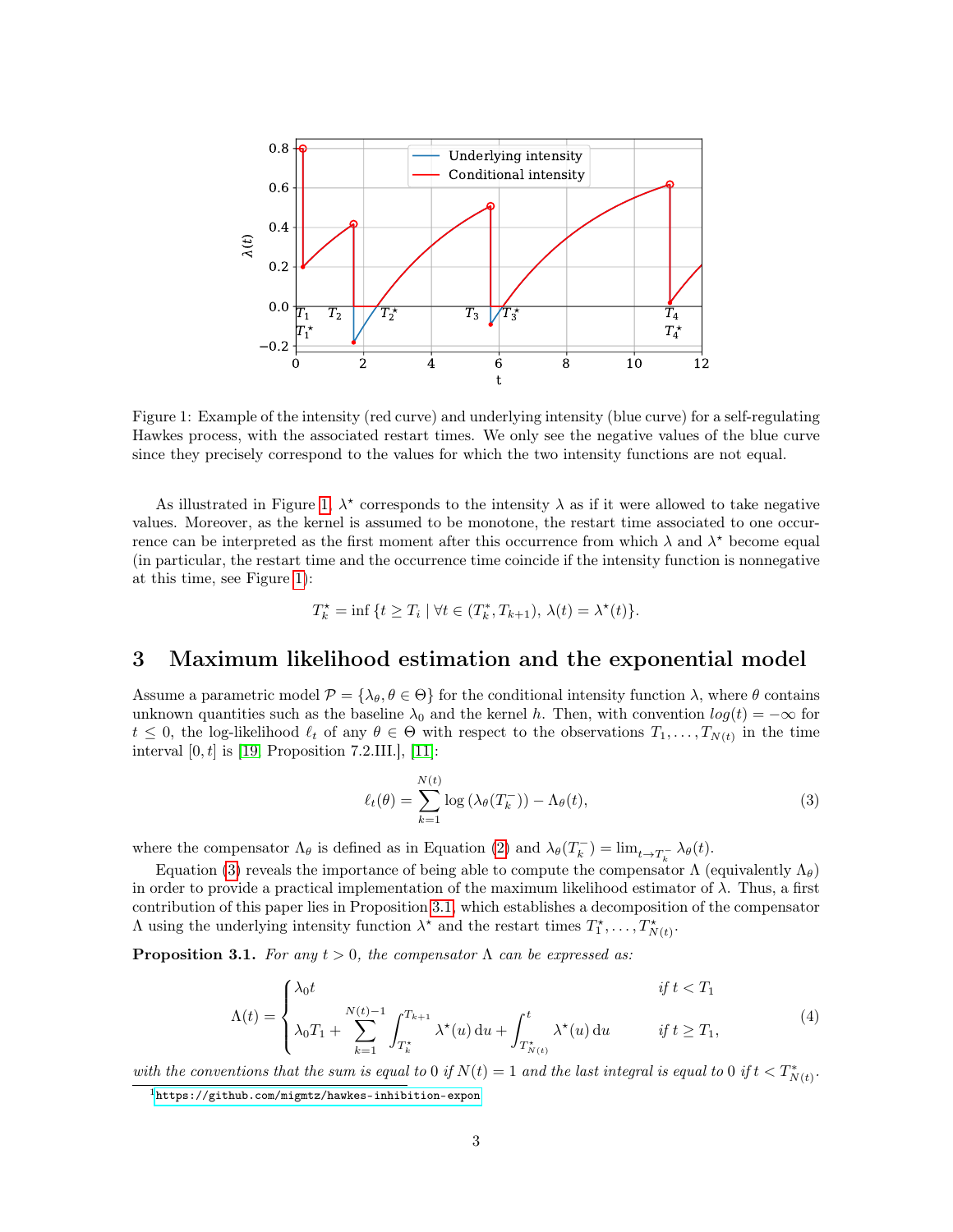*Proof.* This comes directly from splitting the integral of  $\Lambda(t) = \int_0^t \lambda(t) dt$  on the intervals  $[T_k, T_{k+1})$  $(k \in \{0, \ldots, N(t)-1\})$  and  $[T_{N(t)}, t]$ , and by remarking that, since h is monotone,  $\forall t \in [T_k, T_{k+1}),$  $\lambda(t) = \lambda^*(t) 1\!\!1_{[T^*_k, T_{k+1})}(t).$  $\Box$ 

In order to give an explicit computation of the quantity  $\int_{T_k^*}^{T_{k+1}} \lambda^*(u) du$  (equivalently  $\int_{T_{N(t)}^*}^t \lambda^*(u) du$ ) which appears in Proposition [3.1,](#page-2-4) we focus on the classical scenario where we consider an exponential kernel  $h(t) = \alpha e^{-\beta t}$ , for some  $\alpha \in \mathbb{R}$  and  $\beta \in \mathbb{R}^*_+$ . Let us notice that  $\alpha$  can be either positive or negative, meaning that the process may be either self-exciting or self-regulating.

Then, the underlying intensity function can be written as:

$$
\lambda^*(t) = \lambda_0 + \int_0^t \alpha e^{-\beta(t-s)} dN(s).
$$
 (5)

The forthcoming proposition steps forward in computing the compensator for an exponential kernel.

<span id="page-3-0"></span>**Proposition 3.2** (Compensator for exponential kernel). Let  $t > 0$  and  $k \in \{1, \ldots, N(t)\}$ . The restart times read:

$$
T_k^* = T_k + \beta^{-1} \log \left( \frac{\lambda_0 - \lambda^*(T_k)}{\lambda_0} \right) \mathbb{1}_{\lambda^*(T_k) < 0},
$$

and the compensator is expressed as in Equation [\(4\)](#page-2-5), with, for any  $\tau \in [T_k^*, T_{k+1}]$ :

$$
\int_{T_k^{\star}}^{\tau} \lambda^{\star}(u) du = \lambda_0(\tau - T_k^{\star}) + \beta^{-1}(\lambda^{\star}(T_k) - \lambda_0)(e^{-\beta(T_k^{\star} - T_k)} - e^{-\beta(\tau - T_k)}).
$$

Proof. The proof is in [A.](#page-8-0)

Corollary 3.1 (Log-likelihood for exponential kernel). Let

<span id="page-3-2"></span>
$$
\mathcal{P} = \left\{ \lambda_{\theta} = \bar{\lambda}_{0} + \int_{0}^{t} \bar{\alpha} e^{-\bar{\beta}(t-s)} dN(s) : \theta = (\bar{\lambda}_{0}, \bar{\alpha}, \bar{\beta}) \in \Theta \right\},\tag{6}
$$

be a parametric exponential model for the conditional intensity function  $\lambda$  with  $\Theta = \mathbb{R}_+^* \times \mathbb{R} \times \mathbb{R}_+^*$ , along with the candidate compensator  $\Lambda_{\theta}$ , the underlying intensity function  $\lambda_{\theta}^*$  and the restart times  $T^*_{\theta,1}, \ldots, T^*_{\theta,N(t)}$  associated to  $\lambda_\theta$  (see Equation [\(2\)](#page-1-1) and Definition [2.1\)](#page-1-2).

For any  $\theta = (\bar{\lambda_0}, \bar{\alpha}, \bar{\beta}) \in \Theta$ , by denoting

$$
\Lambda_{\theta,k} = \bar{\lambda}_0 (T_k - T^*_{\theta,k-1}) + \bar{\beta}^{-1} (\lambda^*_{\theta}(T_{k-1}) - \bar{\lambda}_0) (e^{-\bar{\beta}(T^*_{\theta,k-1} - T_{k-1})} - e^{-\bar{\beta}(T_k - T_{k-1})}),
$$

the log-likelihood reads (with convention  $log(x) = -\infty$  for  $x \leq 0$ ):

$$
\ell_t(\theta) = \log \bar{\lambda_0} - \bar{\lambda_0} T_1 + \sum_{k=2}^{N(t)} \left[ \log \left( \bar{\lambda_0} + (\lambda_{\theta}^{\star}(T_{k-1}) - \bar{\lambda_0}) e^{-\bar{\beta}(T_k - T_{k-1})} \right) - \Lambda_{\theta,k} \right] - \left[ \bar{\lambda_0} (t - T_{\theta,N(t)}^{\star}) + \bar{\beta}^{-1} (\lambda_{\theta}^{\star}(T_{N(t)}) - \bar{\lambda_0}) \left( e^{-\bar{\beta}(T_{\theta,N(t)}^{\star} - T_{N(t)})} - e^{-\bar{\beta}(t - T_{N(t)})} \right) \right] \mathbb{1}_{t > T_{\theta,N(t)}^{\star}}.
$$
 (7)

Proof. By Equation [\(8\)](#page-8-1) in the proof of Proposition [3.2,](#page-3-0)

$$
\lambda_{\theta}^{\star}(T_k^-) = \begin{cases} \bar{\lambda}_0 & \text{if } k = 1, \\ \bar{\lambda}_0 + (\lambda_{\theta}^{\star}(T_{k-1}) - \bar{\lambda}_0) e^{-\bar{\beta}(T_k - T_{k-1})} & \text{if } k \ge 2. \end{cases}
$$

Combining this expression with Propositions [3.1](#page-2-4) and [3.2](#page-3-0) leads to the result.

<span id="page-3-1"></span>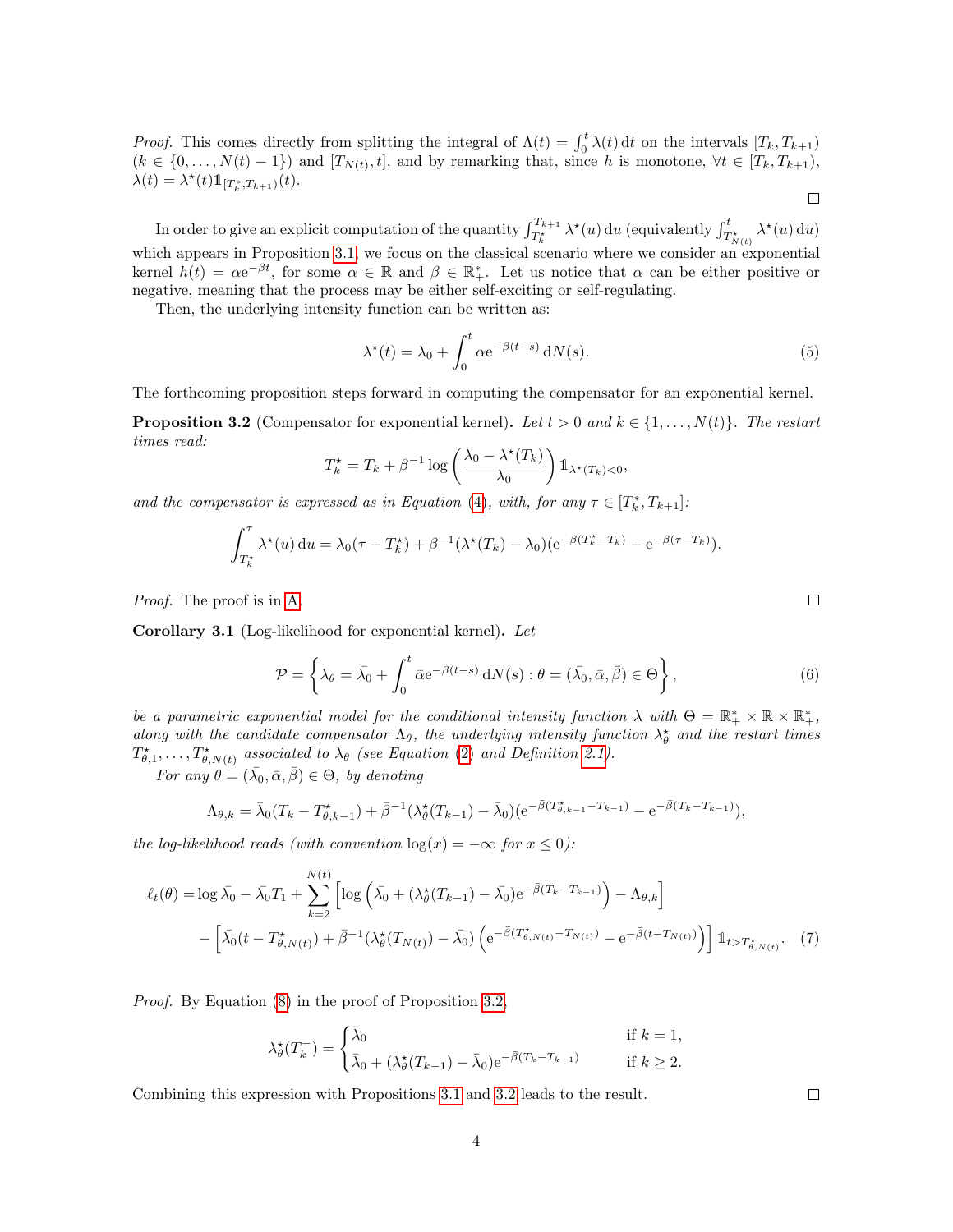Corollary [3.1](#page-3-1) exhibits that the log-likelihood for self-regulating Hawkes processes with an exponential kernel can be evaluated in  $O(N(t))$  operations (by computing iteratively the quantities  $T^*_{\theta,k}$ and  $\Lambda_{\theta,k}$  appearing in the summation of Equation [\(7\)](#page-3-1)), as already known for self-exciting exponential Hawkes processes [\[20,](#page-7-13) Chapter 4.2]. For other monotone kernels without the Markov property, evaluating the log-likelihood with the method proposed here requires  $O(N(t)^2)$  operations, similarly to existing approaches for self-exciting Hawkes processes.

## <span id="page-4-0"></span>4 Goodness-of-fit

Even though computing the compensator  $\Lambda$  (equivalently  $\Lambda_{\theta}$ ) was clearly motivated by maximum likelihood estimation, it turns out that it is of great benefit to assess goodness-of-fit, and in particular to check the validity of a maximum likelihood estimation. This is possible thanks to the Time Change Theorem, a result originally stated for inhomogeneous Poisson processes.

<span id="page-4-2"></span>**Theorem 4.1** ([\[19,](#page-7-12) Theorem 7.4.IV]). Assume that  $\Lambda$  is continuous, monotone and  $\Lambda(t) \longrightarrow_{t\to\infty} \infty$ a.s. Then a.s., a sequence of event times  $(U_k)_{k\geq 1}$  is a realization of N if and only if  $(\Lambda(U_k))_{k\geq 1}$  is a realization of a homogeneous Poisson process with unit intensity.

Let us note that we can find applications of Theorem [4.1](#page-4-2) to self-exciting Hawkes processes in the literature [\[20,](#page-7-13) Chapter 5]. Since for self-regulating Hawkes processes  $\Lambda$  is still monotone, this result can also be applied in our case.

To be more precise, let us consider  $\theta \in \Theta$  and the null hypothesis: " $(U_k)_{k>1}$  is a realization of an exponential Hawkes process with parameter  $\theta$ ". This hypothesis can be tested by applying a Kolmogorov-Smirnov test between the empirical distribution of  $(\Lambda_{\theta}(U_{k+1}) - \Lambda_{\theta}(U_k))_{k\geq 1}$  and an exponential distribution with parameter 1. This procedure is illustrated in Table [1,](#page-6-6) Section [5.](#page-4-1)

#### <span id="page-4-1"></span>5 Numerical Results

This section is aimed at assessing the maximum likelihood estimation method for self-regulating Hawkes processes, based on the exact computation of the compensator  $\Lambda_{\theta}$  in the exponential model [\(6\)](#page-3-2) (Corollary [3.1\)](#page-3-1). This procedure is compared to the approximated maximum likelihood estimation proposed in [\[17\]](#page-7-10), which consists in approximating  $\Lambda_{\theta}$  by:

$$
\Lambda_{\theta}^{LM}(t) = \int_0^t \lambda_{\theta}^{\star}(u) \, \mathrm{d}u.
$$

This optimization procedure is performed with the L-BFGS-B algorithm from the Scipy package (with  $(1, 0, 1)$  as a starting guess and a bounds argument such that  $\lambda_0 \geq 0, \alpha \in \mathbb{R}, \beta \geq 0$ . In other words, estimators are:

$$
\hat{\theta} \in \arg \max_{\theta \in \Theta} \left\{ \ell_{T_{N_{max}}}(\theta) = \sum_{k=1}^{N_{max}} \log \left( \lambda_{\theta}(T_k^{-}) \right) - \Lambda_{\theta}(T_{N_{max}}) \right\},\,
$$

where  $N_{max}$  = 200 is the total number of jumps and  $\Lambda_{\theta}$  can be replaced by  $\Lambda_{\theta}^{LM}$  to obtain the approximated likelihood proposed in [\[17\]](#page-7-10).

The comparison between the exact and the approximated estimation procedure is based on simulated data sets coming from self-correcting Hawkes processes of the form [\(6\)](#page-3-2) with 6 different values of  $\theta = (\bar{\lambda}_0, \bar{\alpha}, \bar{\beta}) \in \Theta$  (see Table [1\)](#page-6-6) which have been chosen in order to explore different scenarios, in particular depending on whether the intensity function is frequently null or not. Observations are sets of time jumps generated with a sampling algorithm (see the algorithm in [B](#page-8-2) and Python implementation online), which is a particular case of Ogata's thinning simulation method [\[21\]](#page-7-14) that can handle Hawkes processes with either self-excitation or inhibition.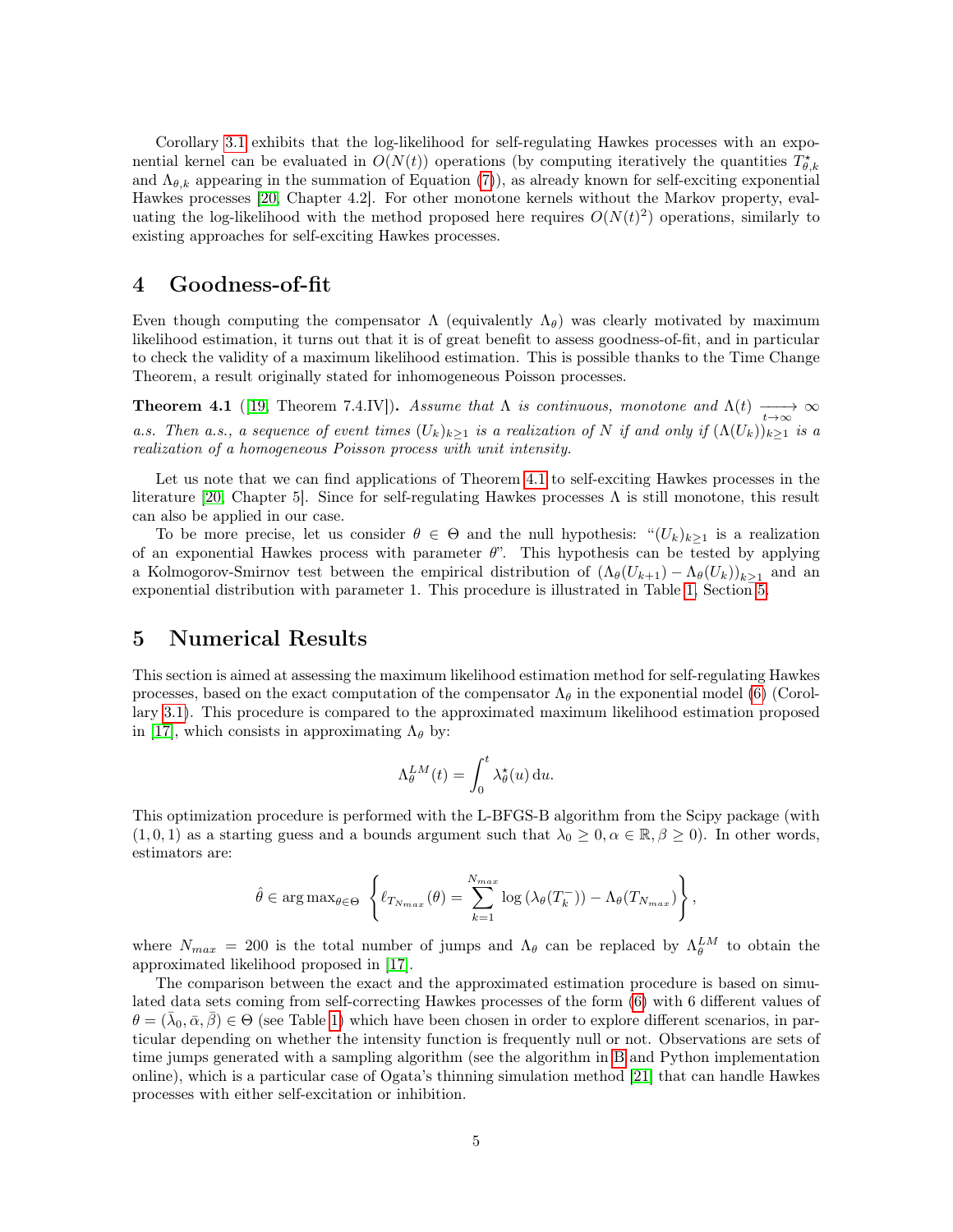<span id="page-5-0"></span>

Figure 2: Top panel: relative absolute errors of estimations  $\hat{\theta} = (\hat{\lambda}_0, \hat{\alpha}, \hat{\beta})$ . Bottom panel: example of simulated intensities for each set of values  $\theta = (\bar{\lambda}_0, \bar{\alpha}, \bar{\beta})$  with the corresponding average percentage of time when the intensities are equal to zero.

Figure [2](#page-5-0) represents the relative absolute errors of estimations  $\hat{\theta} = (\hat{\lambda}_0, \hat{\alpha}, \hat{\beta})$  for each of the 6 simulated models. We observe that the exact approach provides more accurate estimations than the approximated procedure (as illustrated in the boxplots of Figure [2](#page-5-0) and by the p-values of the goodnessof-fit tests in Table [1\)](#page-6-6). As expected, the more time the conditional intensity equals 0 (from left to right in Figure [2\)](#page-5-0), the greater the differences between the two procedures. Furthermore, the leftmost boxplot confirms that when the underlying intensity is nonnegative both methods are mostly identical. Let us note that in this case the estimation of  $\bar{\alpha}$  is rather wrong (the estimation of  $\beta$  is impacted consequently) probably because its value is close to 0 compared to the magnitude of  $\bar{\lambda}_0$ .

#### 6 Discussion

In this paper we proposed a maximum likelihood approach for Hawkes processes that can handle both self-exciting and self-regulating scenarios, the first case being already covered in the literature and the latter being our main contribution. For this purpose, we define the concepts of underlying intensity function and restart times when working with monotone kernel functions. In particular we obtain exact expressions of the compensator for the exponential Hawkes process which is the key step of the estimation procedure. We present numerical results on synthetic data that show the efficiency of our procedure, with a substantial improvement compared to approximated approaches when the intensity function is frequently null.

From a theoretical point of view, future work will consist in adapting analytical results to study the convergence of our estimator in the self-regulating case. Regarding modeling, it would be of great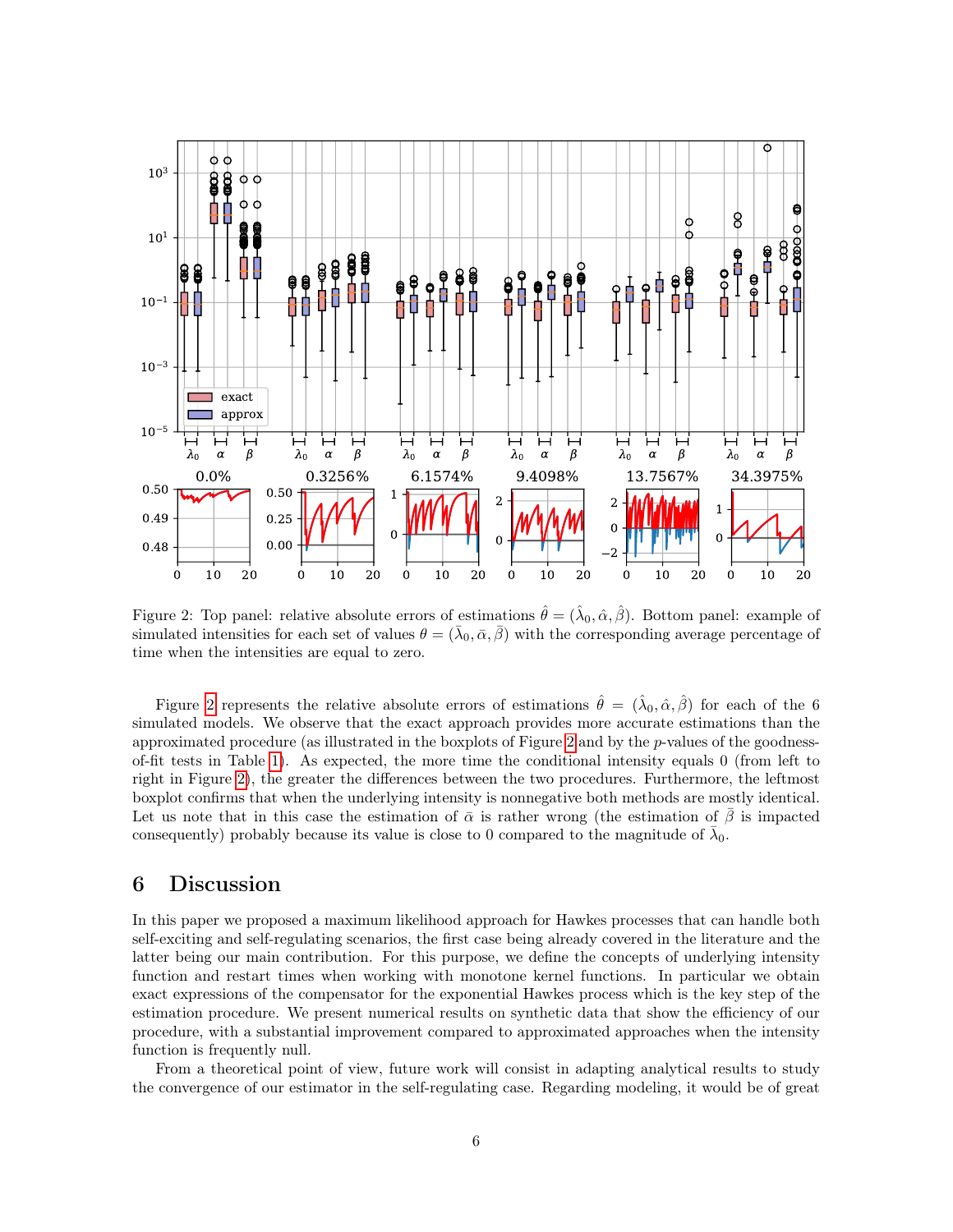<span id="page-6-6"></span>

|        | Parameters             |                |     | Estimations             |                        |               |                        |
|--------|------------------------|----------------|-----|-------------------------|------------------------|---------------|------------------------|
|        | $\overline{\lambda}_0$ | $\bar{\alpha}$ | ā   | $\widetilde{\lambda}_0$ | $\hat{\alpha}$         | $\hat{\beta}$ | p-value                |
| Exact  | 0.5                    | $-0.001$       | 0.4 | 0.53                    | 0.05                   | 4.25          | 0.78                   |
| Approx |                        |                |     | 0.54                    | 0.05                   | 4.23          | 0.78                   |
| Exact  | 0.5                    | $-0.2$         | 0.4 | 0.52                    | $-0.21$                | 0.42          | 0.72                   |
| Approx |                        |                |     | 0.52                    | $-0.22$                | 0.44          | 0.70                   |
| Exact  | 1.05                   | $-0.75$        | 0.8 | 1.06                    | $-0.76$                | 0.80          | 0.69                   |
| Approx |                        |                |     | 1.14                    | $-0.88$                | 0.82          | 0.55                   |
| Exact  | 2.43                   | $-0.98$        | 0.4 | 2.55                    | $-1.01$                | 0.39          | 0.73                   |
| Approx |                        |                |     | 2.83                    | $-1.22$                | 0.42          | 0.51                   |
| Exact  | 2.85                   | $-2.5$         | 1.8 | 2.86                    | $-2.58$                | 1.84          | 0.73                   |
| Approx |                        |                |     | $8.44 \times 10^{3}$    | $-8.15 \times 10^{6}$  | 2.66          | 0.29                   |
| Exact  | 1.6                    | $-0.75$        | 0.1 | 1.61                    | $-0.75$                | 0.11          | 0.70                   |
| Approx |                        |                |     | $1.36 \times 10^{7}$    | $-1.15 \times 10^{10}$ | 0.37          | $5.12 \times 10^{-06}$ |

Table 1: Quantitative assessment of the numerical study: sets of true parameters (left), average estimations over 100 repetitions (middle) and average p-values for the test of Section [4.](#page-4-0)

interest to consider kernel functions outside the classical exponential scenario. Another important step is the extension of our concepts and algorithms to the multivariate version of the process, which is not straightforward since in the multivariate setting the expression of the restart times are no longer explicit. This last point is essential in order to target real-world datasets since in many applications, being limited to the univariate case will lead to detect self-excitation. However, a model that accounts for potential inhibition effects is of great interest when considering interactions between events of different natures, which will typically be modeled by a multivariate process. This multidimensional extension is the object of a future work, with a further perspective to use our procedure in neuroscience applications in order to detect attraction and repulsion effects between neurons.

# 7 Acknowledgments

We thank the Associate Editor and the referees for their valuable comments helping to improve greatly the overall quality of this letter.

# References

- <span id="page-6-0"></span>[1] A. G. Hawkes, Spectra of some self-exciting and mutually exciting point processes, Biometrika 58 (1) (1971) 83–90.
- <span id="page-6-1"></span>[2] Y. Ogata, Statistical models for earthquake occurrences and residual analysis for point processes, Journal of the American Statistical Association 83 (1988) 9–27.
- <span id="page-6-2"></span>[3] Y. Ogata, Space-time point-process models for earthquake occurrences, Annals of the Institute of Statistical Mathematics 50 (1998) 379–402.
- <span id="page-6-3"></span>[4] E. Bacry, S. Delattre, M. Hoffmann, J. Muzy, Scaling limits for Hawkes processes and application to financial statistics, Stochastic Processes and Applications 123 (2013) 2475–2499.
- <span id="page-6-4"></span>[5] M. Rizoiu, Y. Lee, S. Mishra, L. Xie, A tutorial on Hawkes processes for events in social media (2017). [arXiv:1708.06401](http://arxiv.org/abs/1708.06401).
- <span id="page-6-5"></span>[6] S. Mishra, M. Rizoiu, L. Xie, Feature driven and point process approaches for popularity prediction (2016). [arXiv:1608.04862v2](http://arxiv.org/abs/1608.04862v2).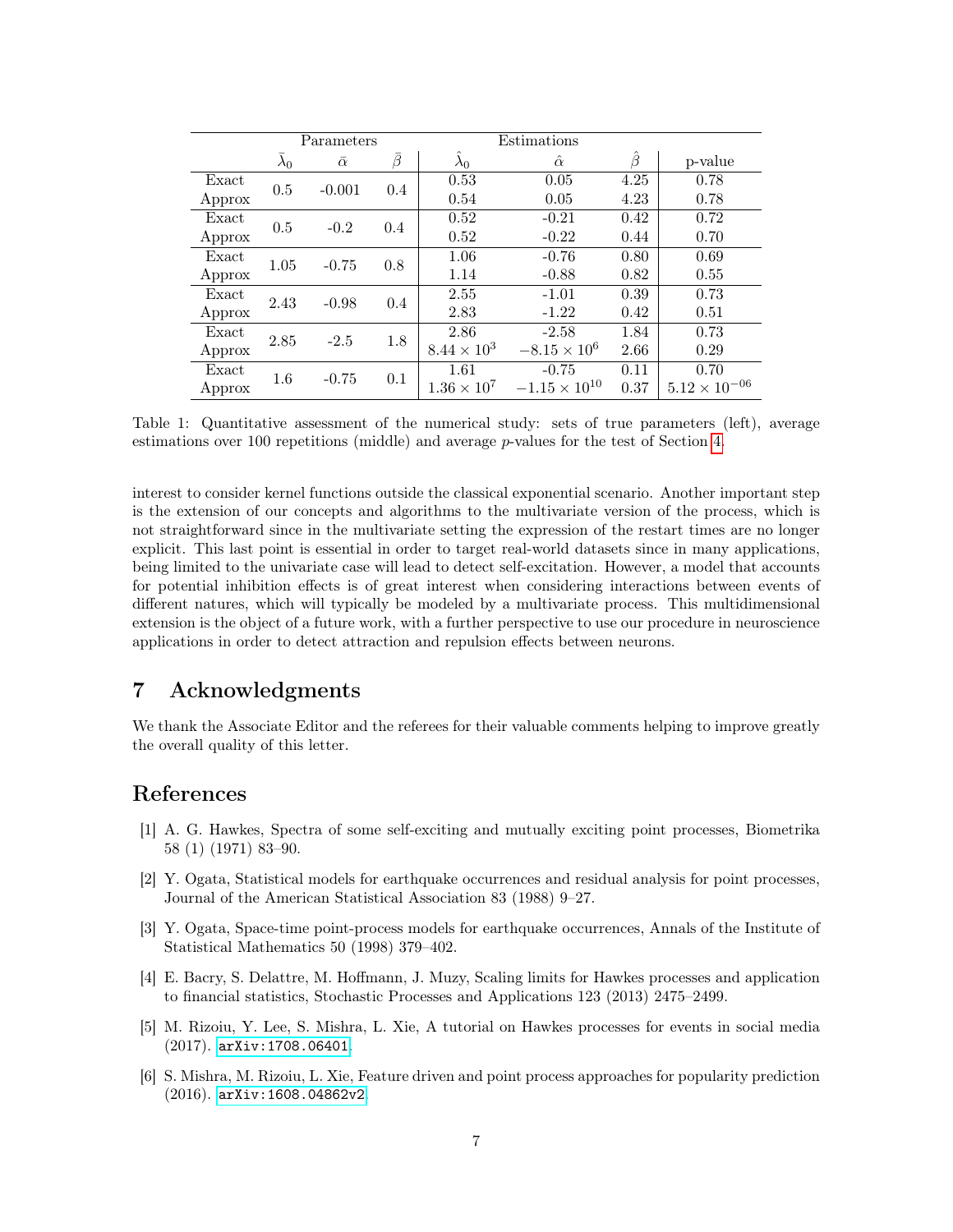- <span id="page-7-0"></span>[7] M. Rizoiu, S. Mishra, Q. Kong, M. Carman, L. Xie, SIR-Hawkes: linking epidemic models and Hawkes processes to model diffusions in finite populations, in: Proceedings of the 2018 World Wide Web Conference, International World Wide Web Conferences Steering Committee, 2018, pp. 419–428.
- <span id="page-7-1"></span>[8] S. Linderman, R. Adams, Discovering latent network structure in point process data, in: Proceedings of the 31st International Conference on Machine Learning, Proceedings of Machine Learning Research, 2014, pp. 1413–1421.
- <span id="page-7-2"></span>[9] P. Reynaud-Bouret, V. Rivoirard, F. Grammont, C. Tuleau-Malot, Goodness-of-fit tests and nonparametric adaptive estimation for spike train analysis, The Journal of Mathematical Neuroscience 4 (2014) 3.
- <span id="page-7-3"></span>[10] J. Da Fonseca, R. Zaatour, Hawkes process: Fast calibration, application to trade clustering, and diffusive limit, Journal of Futures Markets 34 (2013) 548–579.
- <span id="page-7-4"></span>[11] T. Ozaki, Maximum likelihood estimation of Hawkes' self-exciting point processes, Annals of the Institute of Statistical Mathematics 31 (1979) 145–155.
- <span id="page-7-5"></span>[12] E. Bacry, J. Muzy, Second order statistics characterization of Hawkes processes and nonparametric estimation (2015). [arXiv:1401.0903v2](http://arxiv.org/abs/1401.0903v2).
- <span id="page-7-6"></span>[13] P. Reynaud-Bouret, R. Lambert, C. Tuleau-Malot, T. Bessaih, V. Rivoirard, Y. Bouret, L. Leresche, Reconstructing the functional connectivity of multiple spike trains using Hawkes models, Journal of Neuroscience Methods 297 (2018) 9–21.
- <span id="page-7-7"></span>[14] A. G. Hawkes, D. Oakes, A cluster process representation of a self-exciting process, Journal of Applied Probability 11 (1974) 493–503.
- <span id="page-7-8"></span>[15] M. Costa, C. Graham, L. Marsalle, V. Tran, Renewal in Hawkes processes with self-excitation and inhibition (2018). [arXiv:1801.04645v2](http://arxiv.org/abs/1801.04645v2).
- <span id="page-7-9"></span>[16] S. Chen, A. Shojaie, E. Shea-Brown, D. Witten, The multivariate Hawkes process in high dimensions: Beyond mutual excitation (2017). [arXiv:1707.04928v2](http://arxiv.org/abs/1707.04928v2).
- <span id="page-7-10"></span>[17] R. Lemonnier, N. Vayatis, Nonparametric markovian learning of triggering kernels for mutually exciting and mutually inhibiting multivariate Hawkes processes, in: Machine Learning and Knowledge Discovery in Databases, Springer Berlin Heidelberg, 2014, p. 161–176.
- <span id="page-7-11"></span>[18] H. Mei, J. Eisner, The neural Hawkes process: A neurally self-modulating multivariate point process (2017). [arXiv:1612.09328v3](http://arxiv.org/abs/1612.09328v3).
- <span id="page-7-12"></span>[19] D. J. Daley, D. Vere-Jones, An introduction to the theory of point processes. Vol. I, 2nd Edition, Probability and its Applications (New York), Springer-Verlag, 2003.
- <span id="page-7-13"></span>[20] P. Laub, Hawkes processes: Simulation, estimation, and validation (2014).
- <span id="page-7-14"></span>[21] Y. Ogata, On Lewis' simulation method for point processes, IEEE Transactions on Information Theory 27 (1981) 23–30.